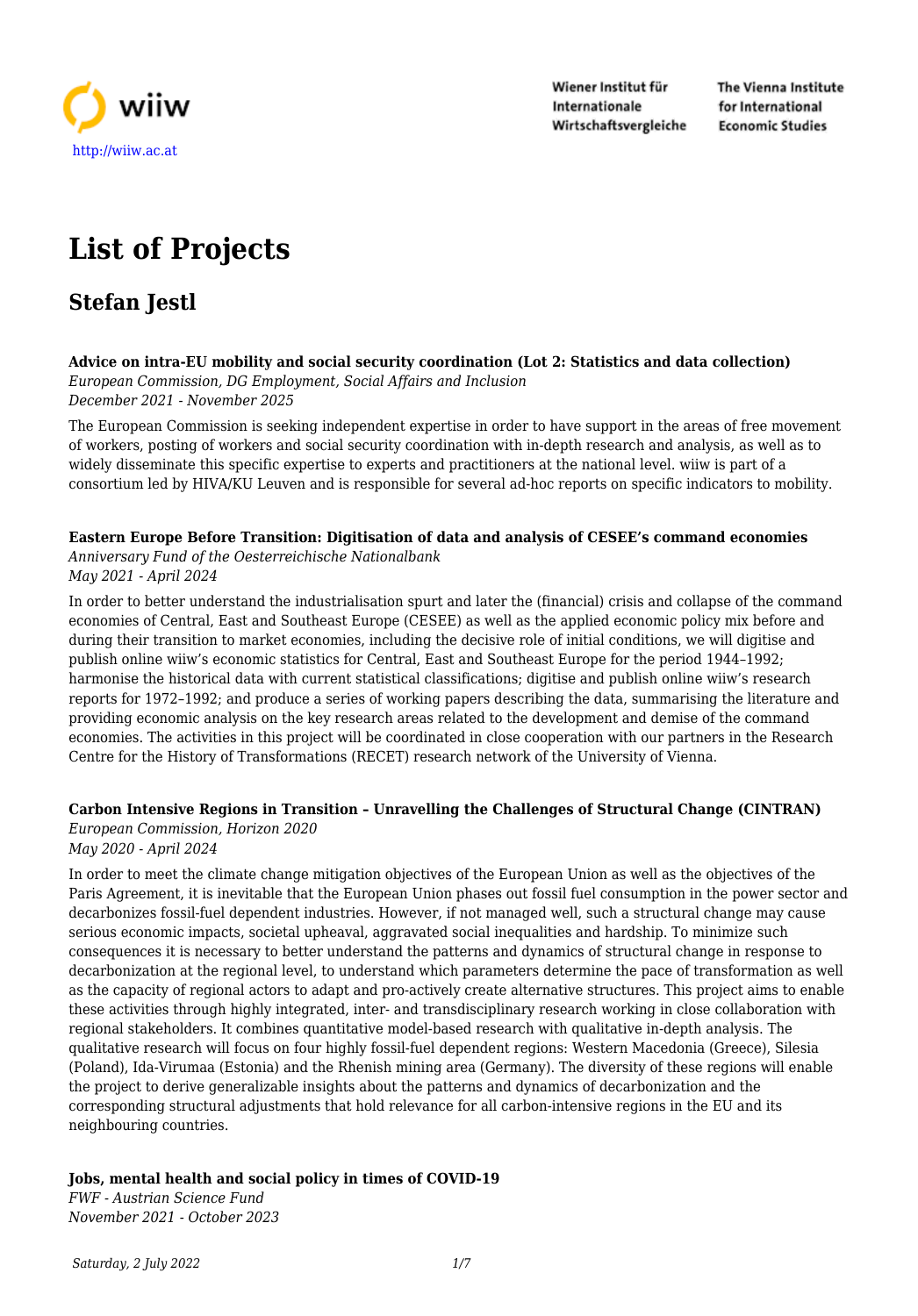In this project, a research team at wiiw is investigating important structural and distributional social impacts of the COVID-19 pandemic. In addition to the impact of the crisis on different economic sectors and on their organisation, the topics of employment and re-employment as well as the perspectives of different social groups are taken into account. For this purpose, a model is developed that captures the main features of the social and structural impacts in the medium and long term ('agent-based stock-flow consistent model'). Besides factors of labour market economics, it also includes changes in technology, productivity and work organisation as well as economic policy decisions. Four empirical studies shed light on important components of the theoretical model. These include structural developments of economic activities, different employment models, homeworking and effects on mental health, analysis of government measures.

#### **Comparative Advantage in the Digital Era: New insights into trade in digital tasks and ICT capital**

*Anniversary Fund of the Oesterreichische Nationalbank March 2021 - February 2023*

Comparative advantage remains one of the basic principles of international trade theory. This also holds true in times of globalisation and digitalisation. Taking into account the existence of international value chains and productivity differences across countries, this project identifies comparative advantages of EU member states in the 'digital endowments', comprising 'digital tasks' and ICT capital. The project provides new insights into countries' position in 'digital trade' and their readiness to master the shift to cyber-physical production systems that characterise the 'digital revolution'. Furthermore, the underlying institutions and policies that shape these comparative advantages are investigated. This way, the analysis of digital comparative advantage provides valuable insights into what actions may be needed in the EU to defend and improve technological leadership in the digital era.

#### **Labour market trajectories of refugees and other migrants**

*Anniversary Fund of the Oesterreichische Nationalbank January 2021 - December 2022*

In view of the large influx of refugees into Austria between 2014 and 2016 and the substantial socio-cultural and economic integration challenges this poses, the project analyses some particular aspects of labour market integration of refugees in Austria. It uses two unique longitudinal databases which provide information on refugee integration over time, namely a newly constructed database provided by Statistics Austria ('Register-based Labour Market data') for the period 2015-2021 as well as five successive survey rounds among refugees in Austria (FIMAS) which have been conducted over the period 2016-2022. It sheds light on refugees' job stability and mobility across different labour market statuses, their home-to-host country occupational trajectories and associated status losses and gains, the impact of public integration programmes on the likelihood of finding employment, and the role of specific stressors and resilience factors for refugees' mental health.

#### **Impact Evaluation of the Interreg Rhin Supérieur / Oberrhein Programme**

### *Interreg Rhin Supérieur*

#### *September 2021 - December 2022*

The Interreg Rhin Supérieur / Oberrhein programme is one of the 60 cross-border programmes established in the framework of the EU Cohesion Policy for the programming period 2014-2020. It promotes regional cooperation within the Upper Rhine area spanning across 3 European countries (France, Germany and Switzerland) and pursues several Specific Objectives, including SME development and job creation. The impact evaluation assesses the effects of the Interreg Rhin Supérieur / Oberrhein programme by focusing on three main evaluation points: # The contribution of the programme to the expected changes in the Upper Rhine area; # The causality relationship between the programme and the observed changes; # The endogenous and exogenous factors influencing these changes. This evaluation addresses the programme's Specific Objectives 8 (Extend cross-border development possibilities and opportunities for SMEs in the Upper Rhine area) and 9 (Increase employment opportunities through the development of strategic economic sectors in the Upper Rhine area).

#### **The Effect of Digitisation on Work in Europe**

*Anniversary Fund of the Oesterreichische Nationalbank April 2020 - March 2022*

The project analyses digitisation and its impact on work from two different perspectives. On the one hand, it not only sheds light on regional digitisation patterns but also examines the effect of digitisation on employment in EU countries at the NUTS-2 level. Methodologically, it goes beyond standard approaches applied in the empirical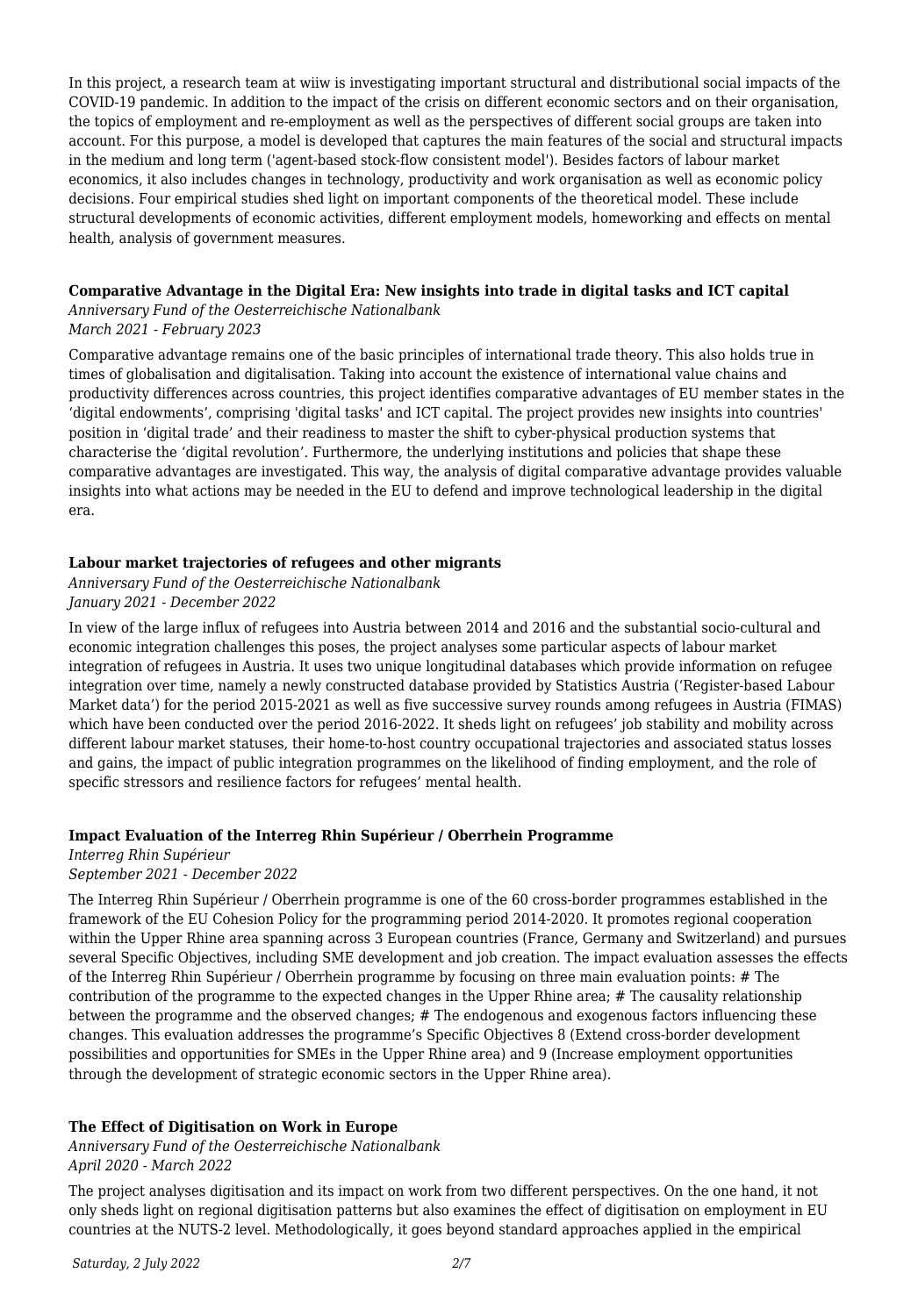literature and provides novel insights into regional and industry spillovers as well as non-linearities in the employment effects of digitisation. On the other hand, it explores the effects of digitisation on workers' well-being. It takes an integrated approach and simultaneously determines both positive and negative psychological effects of ICT use, as captured by work engagement and burnout, respectively. It also sheds light on the role of other (job and/or personal) characteristics in either reinforcing or mitigating the positive or negative effects of ICT use on workers' psychological well-being.

#### **Spatial and industrial effects of the European Green Deal**

*Hans Böckler Stiftung*

*January 2021 - December 2021*

The European Green Deal and Industry 4.0 will lead to strong changes in the economic structure of Europe. This study aims to assess the future of digital and environmental changes, as well as their effects on industries, regions and employees in EU's industrial core, consisting of Germany, Austria and the neighbouring countries of Central and Eastern Europe. The analysis focuses on changes in industrial structures, value chains and employee characteristics. The insights shall contribute to the development of strategic labour market and economic policies, thus enabling an active approach to the inherent structural change.

#### **Short- and medium-term sectoral employment forecasts in the aftermath of the COVID-19 pandemic**

*European Trade Union Institute (ETUI)*

*April 2021 - September 2021*

The economic shock induced by the pandemic has plunged the European economies into a recession. Lockdowns and social distancing measures have affected economic life in a substantial way where industries have faced varying economic difficulties. This study explores potential employment dynamics across European industries and employment groups for the period up to 2026 by drawing on past sectoral trends and the latest macro-economic forecast results from IMF and the European Commission. A scenario analysis also takes into account the large uncertainty and risks that are related to the baseline forecasts. The baseline results indicate that in most countries employment is expected to reach its pre-pandemic level already in 2021 or 2022 based on high projected GDP growth rates up to 4% in 2021 and 2022, while hours worked will lag behind with a full catching up only in 2022 and 2023. Even though these predictions suggest a relatively quick recovery from the economic disturbance caused by the pandemic, high uncertainty is related to these numbers. As indicated by the scenario analysis, the recovery of employment could turn out to be rather sluggish. More negative scenarios predict only a limited recovery for persons employed and an incomplete recovery for hours worked even in 2026. The results further suggest that younger and low-skilled workers have been the hardest hit population subgroups. For these groups also the recovery is expected to take longer as compared to other age and education groups. A more negative economic development, as it is assumed in the negative scenarios, would put even more pressure on these most affected employment groups.

#### **Effects, opportunity costs and spillovers of EU Cohesion Policy**

*Anniversary Fund of the Oesterreichische Nationalbank September 2018 - June 2020*

This project aimed at contributing to the discussion on the future, post-2020 EU Cohesion Policy (CP). In the past, CP has been the main tool to promote growth and convergence across the EU, thus having positive direct effects on the net recipient countries and also indirect ones on the net payer countries. Still, there is a never-ending debate on the rationale of CP, partly in favour of it, partly doubting its usefulness. The 2021-2027 EU budget funds to be expected will likely become scarcer, not only because of the Brexit but also because of the emergence of new priorities such as migration and security. In respect of these forthcoming challenges the debate on the effects, opportunity costs and spillovers of CP becomes fundamental. A quantitative estimation permits a more balanced assessment of the costs and benefits of CP for net paying Member States (MS) and a broader view of CP support to EU growth in general. Against this background the project aimed to: a) estimate the effects of CP on regional GDP growth; b) analyse the opportunity costs of CP investments (by investment priorities and geographical distribution); c) analyse the macroeconomic spillovers of CP investments in one country on the development in other EU MS; and d) analyse these spillovers at the regional level.

#### **ArBeEi International - Grundlagen- und angewandte Arbeitsmarktanalysen**

*Federal Ministry of Labour, Social Affairs and Consumer Protection (BMASGK) July 2017 - June 2020*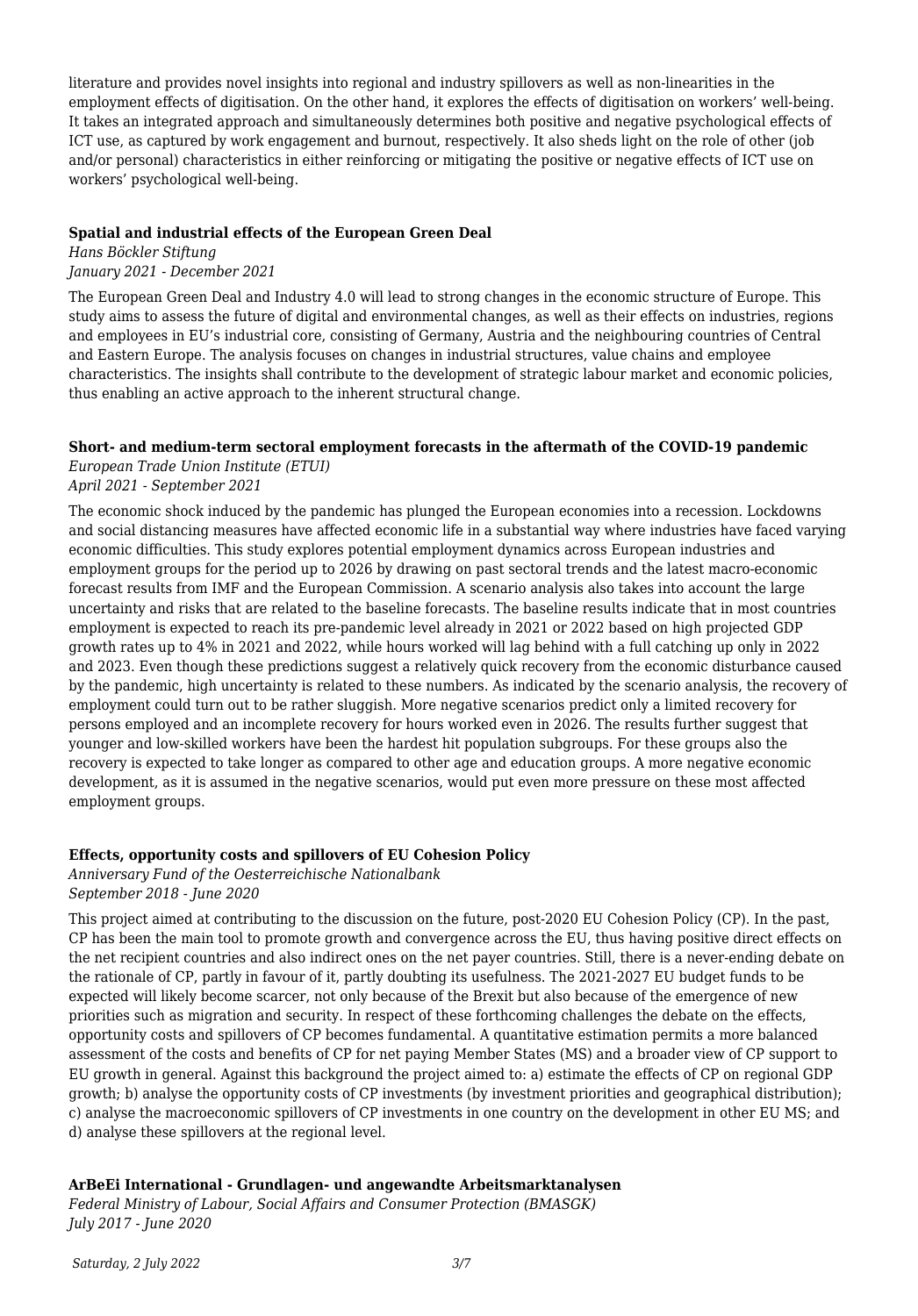Der Prozess der Globalisierung sowie die zunehmende Integration Europas stellen den Arbeitsmarkt in Österreich vor große Herausforderungen. Zunehmende wirtschaftliche Verflechtungen (v.a. über Handel, Direktinvestitionen, Offshoring, Migration) haben erhebliche Auswirkungen auf die Bedingungen am Arbeitsmarkt, auf Lohn- und Einkommensentwicklungen und Beschäftigungsstrukturen. Evidenzbasierte Handlungsempfehlungen für die Wirtschaftspolitik im Allgemeinen und die Arbeitsmarktpolitik im Besonderen erfordern daher eine Analyse mit einer internationalen und vergleichenden Perspektive. Für Österreich bedeutet das, die arbeitsmarktrelevanten Entwicklungen seiner Nachbarländer, v.a. der mittel- und osteuropäischen Nachbarn, der Beitrittskandidaten und der EU Nachbarregionen genau zu analysieren, und natürlich auch eine globale Perspektive zu entwickeln. Dieses vom österreichischen Sozialministerium beauftragte Forschungsprojekt beschäftigt sich mit diesen Themen. Es ist auf drei Jahre angelegt und in vier Teilbereiche gegliedert: (1) Technologie, Globalisierung und Konvergenz in der EU, (2) Mobilität von Arbeitskräften und Migrationstrends, (3) Konjunktur, Beschäftigung und Arbeitslosigkeit und (4) institutionelle Rahmenbedingungen und deren Effekte auf Wachstum, Beschäftigung und Ungleichheit.

#### **Analysis of the main territorial challenges, needs and transnational cooperation potentials and strategy building for the Interreg CENTRAL EUROPE 2021-2027 Programme**

*Interreg CENTRAL EUROPE*

*July 2019 - March 2020*

Interreg is a transnational programm established in the framework of the EU Cohesion Policy and has been supporting transnational cooperation in Central Europe for more than 20 years. As an overarching goal, transnational cooperation aims at improving capacities and policies as well as at triggering innovative processes and investments at territorial level. The Interreg CENTRAL EUROPE (CE) Programme supports regional cooperation among the nine central European countries Austria, Croatia, the Czech Republic, Hungary, Poland, Slovakia and Slovenia, as well as parts of Germany and Italy. Against this background, the objectives of this assignment are: (i) To prepare a territorial analysis for the CE programme area in view of drafting the Interreg CE Programme for the period 2021-2027. The analysis shall identify the main joint challenges and needs of the area as well as strategic relevant fields of transnational cooperation with the potential to overcome territorial disparities; (ii) to develop a strategy building process for the future CE 2021-2027 Programme, in consultation with regional and national key stakeholders of the CE programme area and (iii) to provide recommendations for the future orientation and definition of the Interreg CE 2021-2027 programme strategy.

#### **Industry level growth and productivity data with special focus on intangible assets (EUKLEMS update)**

*European Commission, DG Economic and Financial Affairs July 2018 - October 2019*

Within this project, wiiw created a comprehensive set of reliable data for productivity measures and growth accounting. The work went in various aspects beyond the data that were officially available at this time, notably regarding the length of time series, the consistent application of industry and asset breakdowns, the quality adjustment of labour input measures and the respective attribution of wage shares, estimations of investments, consumption of fixed capital and capital stock. The strong need for such a database has long been recognised and underlies the development of the EU KLEMS project, which was successfully concluded in 2009 as an FP6-funded research project. Wihin this service contract, wiiw updated the existing EU KLEMS database, extended it by an additional set of information on intangible assets, explored ways to integrate these measures into the growth accounting framework and provided results of such an exercise, distinguishing a statistical from an analytical module. Moreover, wiiw provided an analytical paper identifying the most important recent trends of the productivity dynamics in Europe and it's determinants, with a particular focus on the role of intangible assets. The dataset has been published on a dedicated website (www.euklems.eu) in October 2019. <https://www.euklems.eu>

#### **Integration of recent refugees and third country nationals into the Austrian labour market**

*Anniversary Fund of the Oesterreichische Nationalbank October 2016 - June 2019*

The aim of this project was to investigate the opportunities and challenges of integrating refugees and migrants in the Austrian labour market. A particular focus of the analysis was to follow the dynamics of labour market integration, building on a variety of longitudinal databases, including our own survey (FIMAS) covering recent refugees/asylum seekers as well as register-based labour market career data from Statistics Austria. The aim was to follow the experiences of different groups of refugees and migrants coming from different countries of origin with their specific personal characteristics, social contexts and participations in various policy programmes. Analytically, labour market integration was analysed along a number of different dimensions of integration (such as social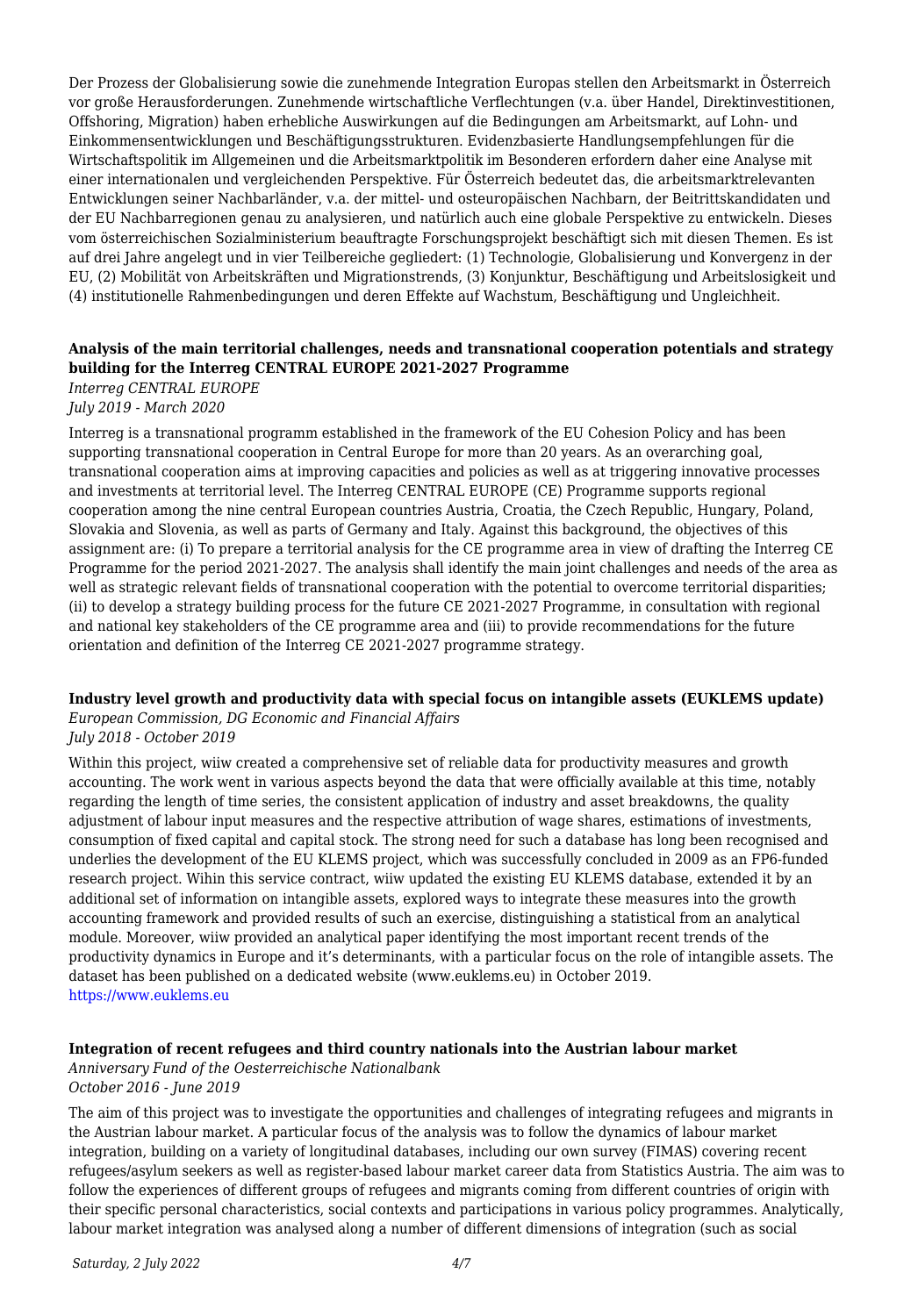network formation, cultural integration, integration into the health and other aspects of the welfare system, training and educational integration, etc) to check how these interact to facilitate or hinder labour market integration. An important part of the project addressed the vulnerability of refugees to mental health problems and identified the effect of stressors and resilience factors on their mental health situation. Various state-of-the-art statistical methods were applied to analyse the heterogeneity of experiences, effectiveness of policy programmes and interaction between different dimensions of integration.

#### **Study supporting the Evaluation of the Council Recommendation of 15 Feb 2016 on the integration of the long-term unemployed into the labour market**

*European Commission, DG Employment, Social Affairs and Inclusion February 2018 - April 2019*

The purpose of this project was to carry out an external and independent study to support the evaluation of the actions taken in response to the Council Recommendation on the integration of the long-term unemployed (LTU) into the labour market. It covered actions undertaken in Members States and by the European Commission in response to the LTU Recommendation. The evaluation assessed to which extent the general and specific objectives have been achieved, i.e. to which extent the transitions from unemployment to employment improved, how the support for the long-term unemployed has evolved and to which extent transitions to employment are sustainable. wiiw carried out this study together with Ramboll and SEOR as part of a framework contract with DG Employment. wiiw was responsible for a mapping of changes in legislation, active measures and service delivery in all EU Member States between 2015 and 2018, and was also involved in the preparation of several case studies.

#### **Demographic and economic development in Central and East European countries (CEECs)**

#### *City of Vienna December 2017 - December 2018*

The influx from Central and East European countries (CEECs) played an important role in the population development of Austria and Vienna between 2000 and 2016. This has also led to a significant change in the employment structure in Vienna, which has partly resulted in the displacement of both domestic and other foreign workers. In this context the study assesses the current and future migration potential to Austria and Vienna from the Central and Eastern European countries and the two Western Balkan countries Bosnia and Herzegovina and Serbia. Economic development in the CEECs has been very positive for some years now and forecasts also point to steady economic growth with significantly higher growth rates than the EU average. In line with this, the labour market situation in these countries generally improved. This and the general demographic developments in the region lead to a general slowdown in mobility flows from CEECs. Nonetheless, demographic developments in the region and the Western Balkans remain worrying as population is shrinking and the working-age population even more so. Demographic long-term scenarios even suggest that the population in the region will continue to shrink sharply in the coming decades. Summarising, these developments point towards a flattening of trends, if not a weakening of existing mobility flows to Austria and Vienna in the medium term. Finally, there are no indications that the patterns of mobility flows to Austrian regions (i.e. with respect to individual provinces) will shift significantly.

#### **Territorial challenges, potentials and impacts of transnational cooperation in Central Europe**

*Interreg CENTRAL EUROPE February 2018 - July 2018*

The project analyses the territorial challenges, potentials and impacts of the transnational cooperation programme Interreg CENTRAL EUROPE (CE). It is divided into three tasks:

- Identification of the main territorial challenges and needs of CE,
- Analysis of the impacts and results of transnational cooperation in CE achieved by the CE 2007-2013 and the Interreg CE 2014-2020 programme, illustrated by concrete case studies,
- Outlook and conclusions on the future needs and potentials of transnational cooperation in CE.

Task1 analyses ten main challenges of the CE area, i.e. a) circular economy / environment, b) climate change, c) demographic change / migration, d) digital economy, e) employment / skills, f) energy, g) globalisation / competitiveness, h) governance, i) social situation / social risks and j) transport infrastructure / accessibility. For each challenge the study identifies specific policy areas for which TNC has a high potential to promote regional integration and development and analyses the TNC policy options to address them.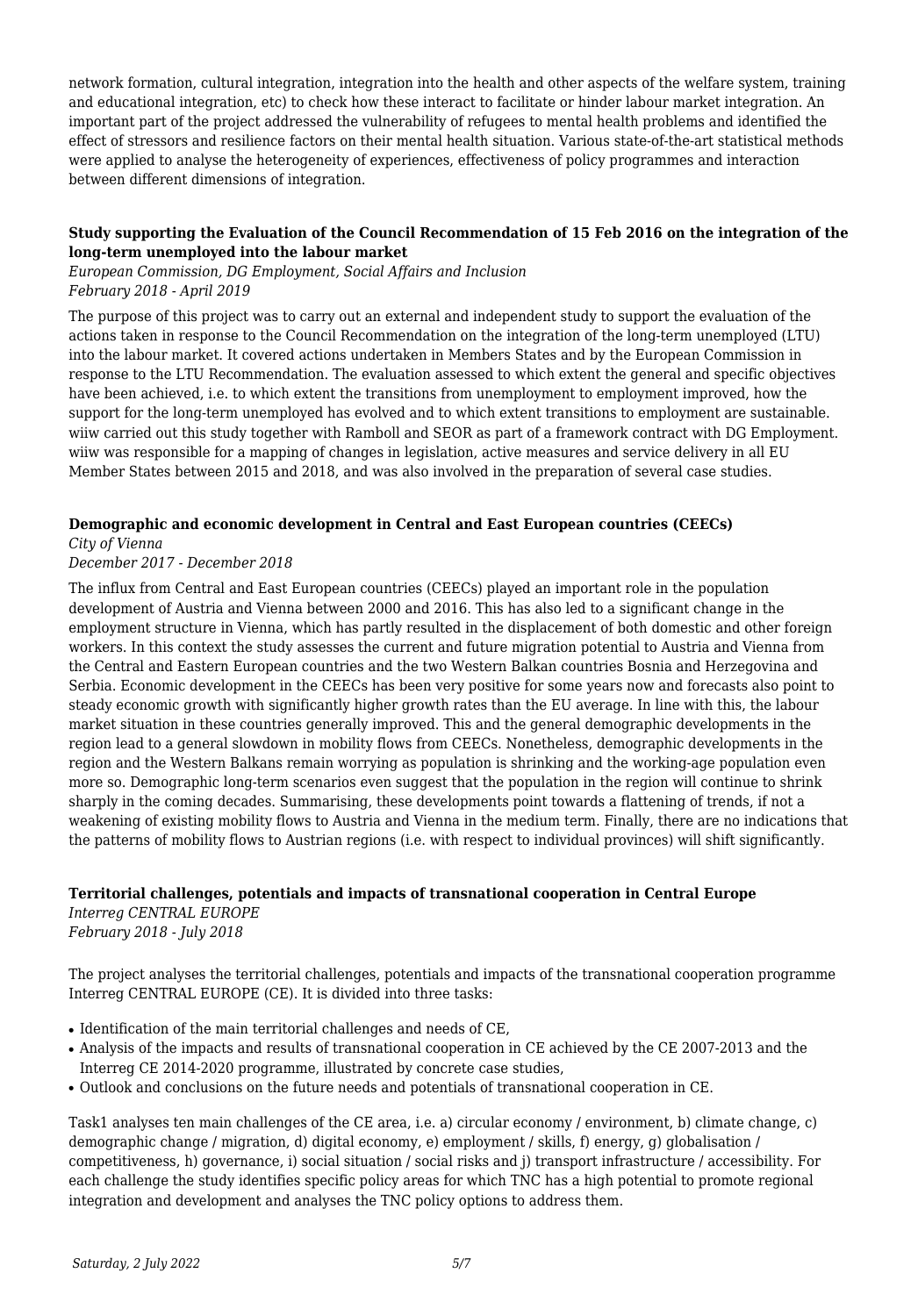Task 2 analyses the achievements and results of the Interreg CE 2007-2013 the CE 2014-2020 programmes. The **first part** of the task includes a quantitative analysis of the financial, output and outreach and results data as well as a qualitative analysis of the CE 2007-2013 programme's results. The **second part** consists of a survey conducted among 2007-2013 project participants and of 12 case studies providing an in-depth analysis of selected and representative projects of the 2007-2013 period.

Task 3 summarises the results of assesses the key contributions of the CE programmes to tackle the CE region's challenges. It comments on the CE programme's synergies with other EU policies, provides recommendations for the upcoming call for projects of the Interreg CE 2014-2020 programme and gives an outlook of a potential focus of a post-2020 CE programme.

#### **Investitionspotentiale österreichischer Unternehmen in Bosnien-Herzegowina, Montenegro und Serbien** *Federal Chancellery of the Republic of Austria*

*May 2018 - July 2018*

Austrian companies are among the most important investors in the Western Balkans. Much of the investment was made before the onset of the global financial crisis. For the selected countries of Bosnia-Herzegovina, Montenegro and Serbia the project aimed: (1) to give a detailed overview of Austrian direct investment; (2) to map the economic environment for Austrian companies locally and (3) to formulate policy recommendations to support Austrian companies in these countries. The study is written in German.

#### **Infrastructure Investment in the Western Balkans: a First Analysis**

*European Investment Bank (EIB) February 2018 - June 2018*

The study provided a first analysis of the recent development in infrastructure investment in the Western Balkans, identified key infrastructure initiatives in the region, outlined the political dimension, and proposed a blueprint for potential initiatives in other parts of the EU neighbourhood. It also provided national accounts infrastructure investment data collected from Western Balkan statistical offices.

#### **Migration and Globalisation – Impacts and Interaction**

*Anniversary Fund of the Oesterreichische Nationalbank March 2016 - March 2018*

This project contributes to the current debate on the effects of immigration by considering how migration impacts upon and interacts with other forces of globalisation. The project will largely focus on the EU-27 countries, examining the impact of intra-EU and extra-EU migration flows on trade, FDI and off-shoring. The project will focus on four major issues, namely: (i) the impact of immigration on (North-South) FDI flows; (ii) the relationship between migration and services trade flows; (iii) the interactions between migration, trade and FDI flows; (iv) migration and offshoring and their impact upon labour markets and inequality in EU economies.

#### **Factors driving wealth inequality in European countries**

*Austrian Chamber of Labour December 2016 - November 2017*

The study analyses how microeconomic factors drive the inequality in household wealth across nine European countries applying the Shapley value approach to decomposition. The research draws on micro data from the Eurosystem Household Finance and Consumption Survey 2014. Disparity in inheritance and gifts obtained by households are found to have a considerable effect on wealth inequality that is on average stronger than the one of income differences and other factors. In Austria, Germany, France and Spain the contribution of real and financial assets received as bequests or inter-vivos transfers to wealth inequality attains more or almost 30%. However, also the distribution of household characteristics (age, education, size, number of adults and children in the household, marital status) within countries shapes the observed wealth dispersion. The study also provides an overview of different inheritance tax regimes in selected European countries and the United States. It finds that in the majority of countries the tax rate depends on the relationship between bequeather and inheritor as well as the value of the inherited assets. Due to an increase in private wealth and its concentration over time, the authors furthermore expect an increase in inheritance tax revenues in the future.

#### **Economic challenges of lagging regions**